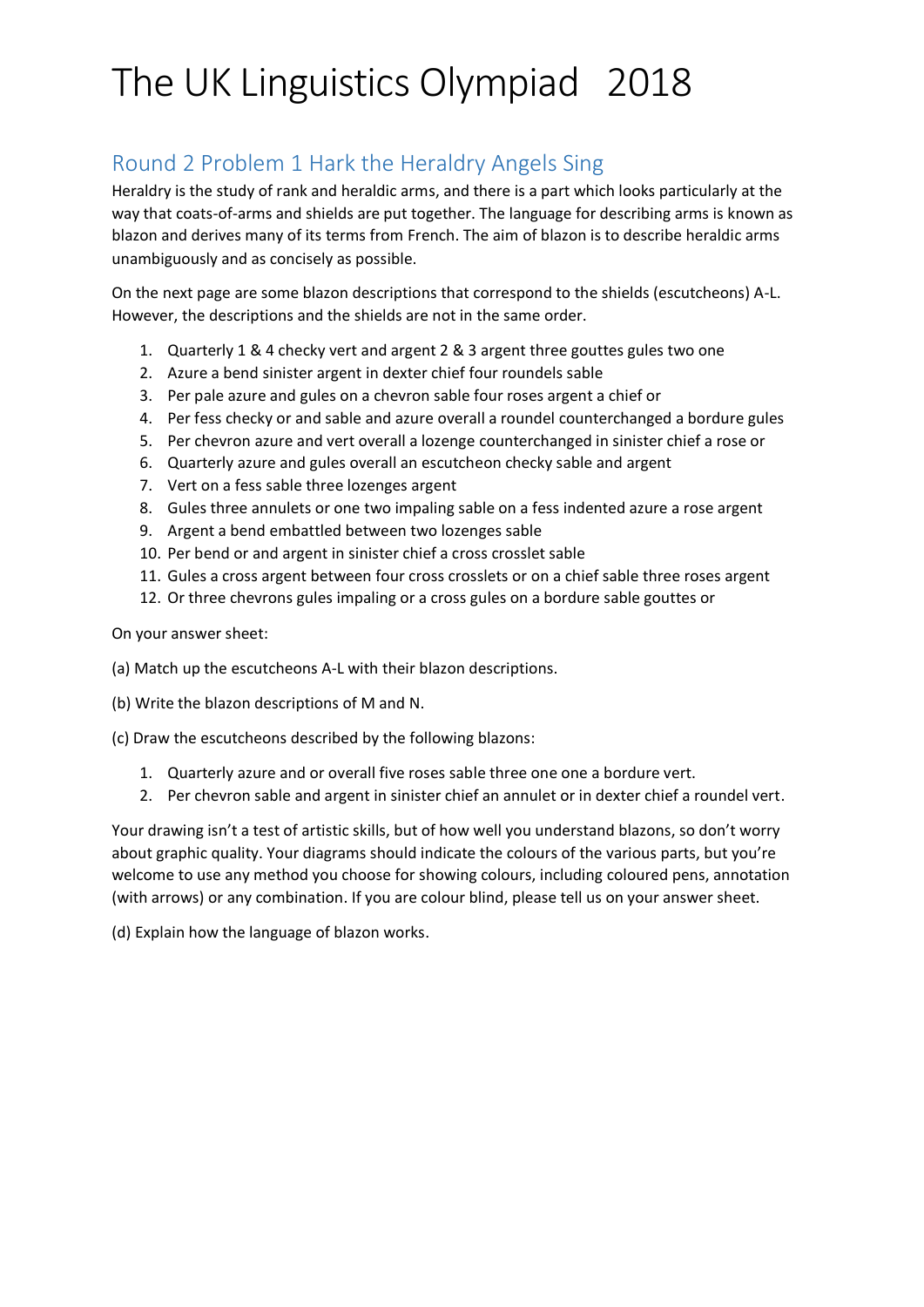



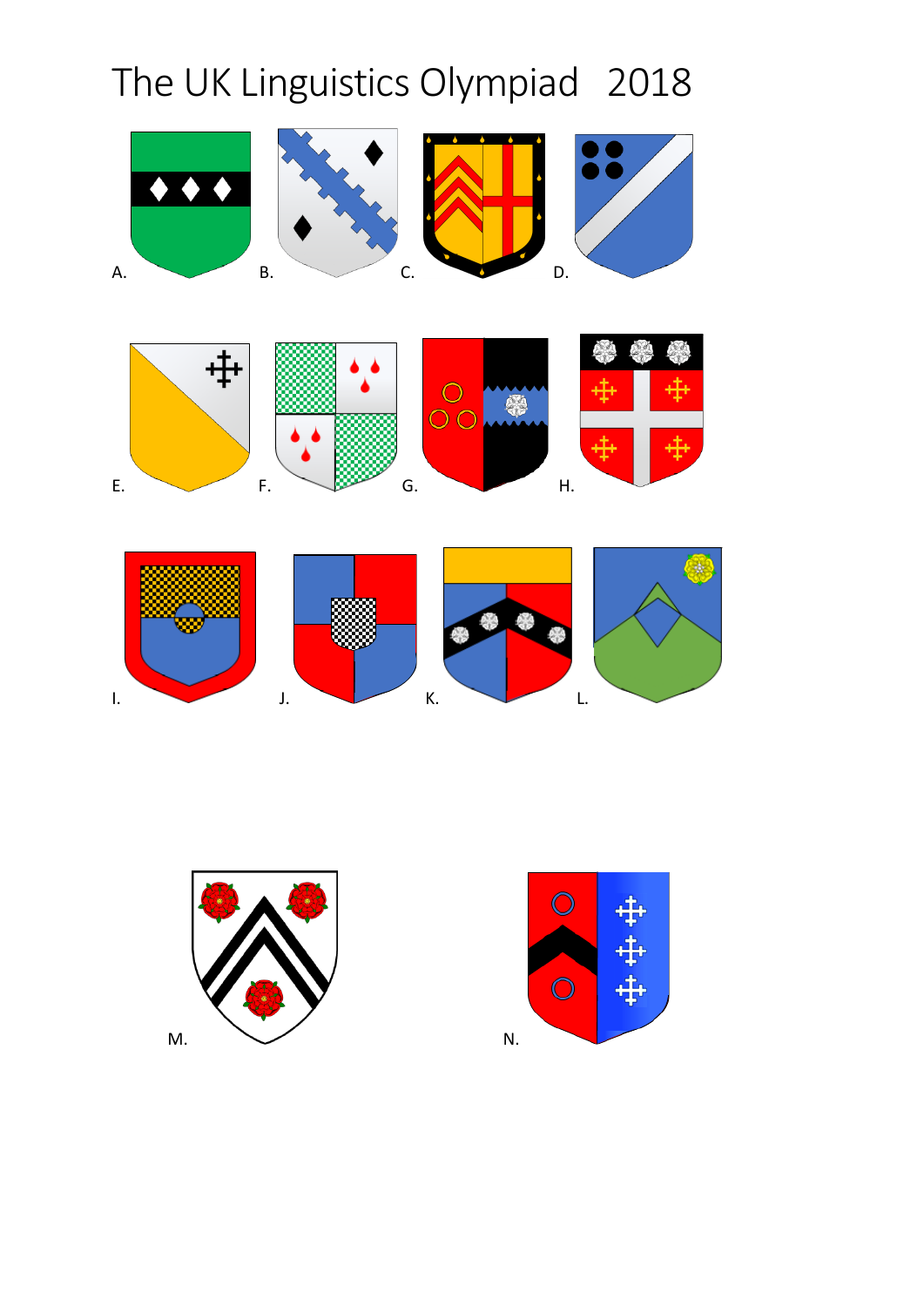### Solution and marking.

Scoring (max 25)

- A. I point for each correct cell. (max 12)
- B. 2 points for each correct answer. (max 4)
	- o 1 point with one wrong word.
- C. 2 points for each correct escutcheon. (max 4)
	- o 1 point with one error.
- D. 5 points for a perfect answer.
	- o 1 point for general clarity.
	- o 1 point for syntax.
	- o 1 point for shapes.
	- o 1 point for colours.
	- o 1 point for relationships.
	- o Don't expect the technical terms used in the explanation below.

| a. | description | $\mathbf{1}$                                                                                                 | $\overline{2}$ | 3                       | 4 | 5 | 6  | $\overline{7}$ | 8 | 9 | 10 | 11 | 12             |
|----|-------------|--------------------------------------------------------------------------------------------------------------|----------------|-------------------------|---|---|----|----------------|---|---|----|----|----------------|
|    | blazon      | F                                                                                                            | D              | $\overline{\mathsf{K}}$ |   | L | J  | $\overline{A}$ | G | B | E  | H  | $\overline{C}$ |
| b. | M           | Argent two chevrons sable between three roses gules                                                          |                |                         |   |   |    |                |   |   |    |    |                |
|    | ${\sf N}$   | Gules a chevron sable between two annulets azure impaling azure three<br>crosses crosslet argent one one one |                |                         |   |   |    |                |   |   |    |    |                |
| c. | 1.          |                                                                                                              |                |                         |   |   | 2. |                |   |   |    |    |                |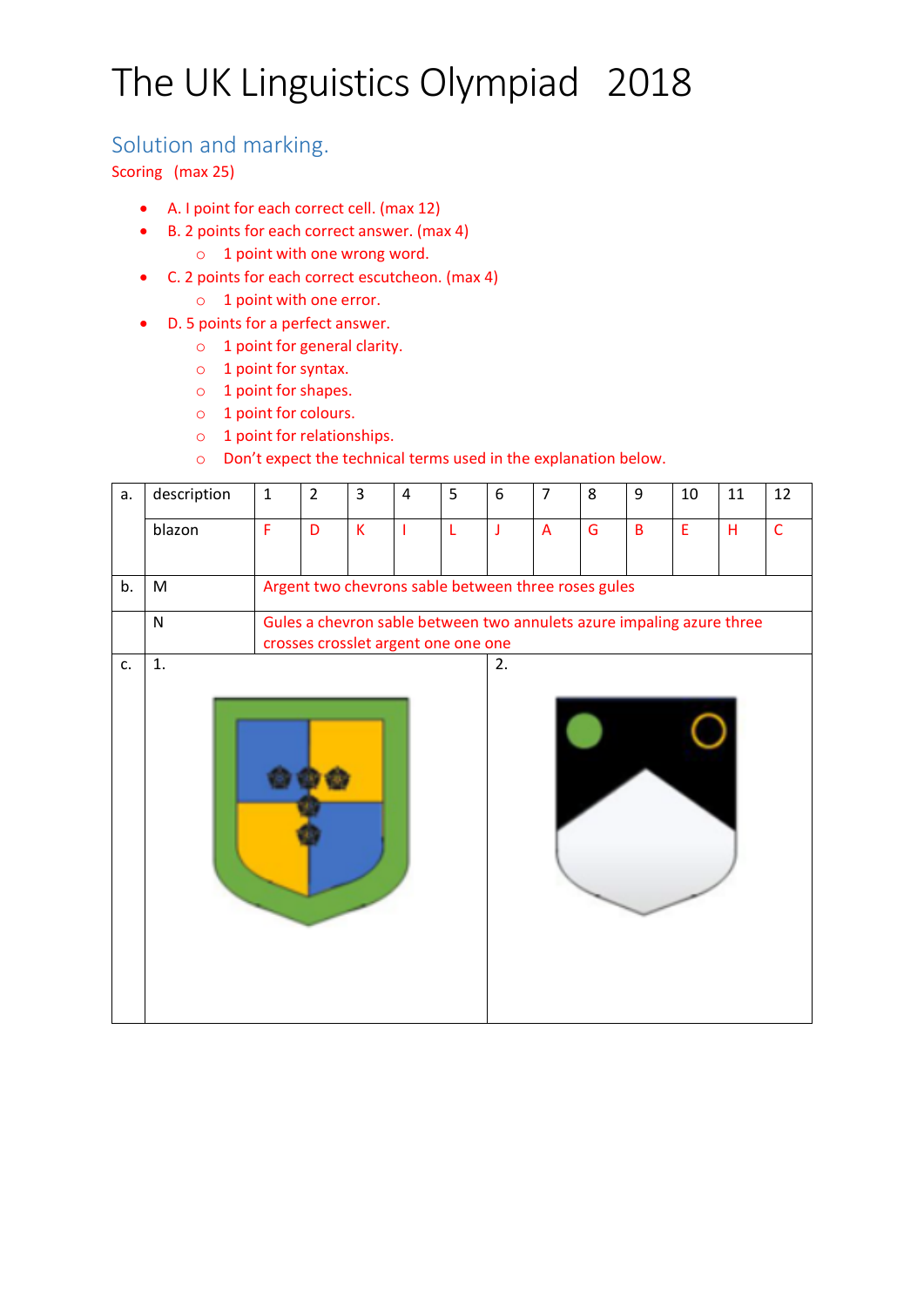### **Commentary**

(Note that much of this is not required to solve the problem - however, for the sake of completeness I will try to explain everything)

#### The syntax of a blazon description

| Field partition | Field colour(s) | Ordinary charges     | Mobile charges |
|-----------------|-----------------|----------------------|----------------|
|                 | (tincture)      | (bands)              | (symbols)      |
| 0 (nothing)     | Argent          | Fess                 | Rose           |
| Per pale        | Оr              | Chevron              | Annulet        |
| Per fess        | Azure           | Bend                 | Roundel        |
| Per chevron     | Gules           | <b>Bend sinister</b> | Cross crosslet |
| Per bend        | Vert            | Cross                | Lozenge        |
| Quarterly       | Sable           | Chief                | Gouttes        |

● If the field is partitioned, the tinctures are described left-to-right and top-to-bottom.

● The field can also be checky, in which case the colours involved are placed straight afterwards.

#### Variation of ordinaries

● Ordinaries can be embattled or indented to vary their shape.

#### Tincture of charges

● The tincture of charges is placed after the charge (i.e. a rose sable is a black rose).

● If a charge is counterchanged, it swaps the colours of the field behind it (e.g. if the field was partitioned into azure and vert, the part of the charge in the vert section would be azure and the part in the azure section would be vert).

#### Location of mobile charges

● When a mobile charge is on an ordinary, the ordinary is preceded by *on* (e.g. on a bend sable two lozenges vert)

● Otherwise, the ordinary can be between the mobile charges or the exact location can be specified (in dexter chief a roundel sable = a black roundel in the top-left). Note that dexter refers to the left of the escutcheon and sinister to the right.

● If there are multiple mobile charges and their orientation relative to each other needs to be described, the tincture is followed by the number of charges in each row (so 5 gold rings could be arranged in a row of 2 and a row of 3, in which case it would be five annulets or two three, or a row of 2, then 1, then 2, in which case it would be five annulets or two one two).

#### **Quarterly**

● The 4 quarters are numbered 1-4, with 1 and 3 being identical and 2 and 4 being identical also. The first tincture is for 1&4, the second for 2&3.

 $\bullet$  If more needs to be described, the syntax is Quarterly 1 & 4  $\_\_\_\_\_\_$  2 & 3  $\_\_\_\_\_\_\_\_$